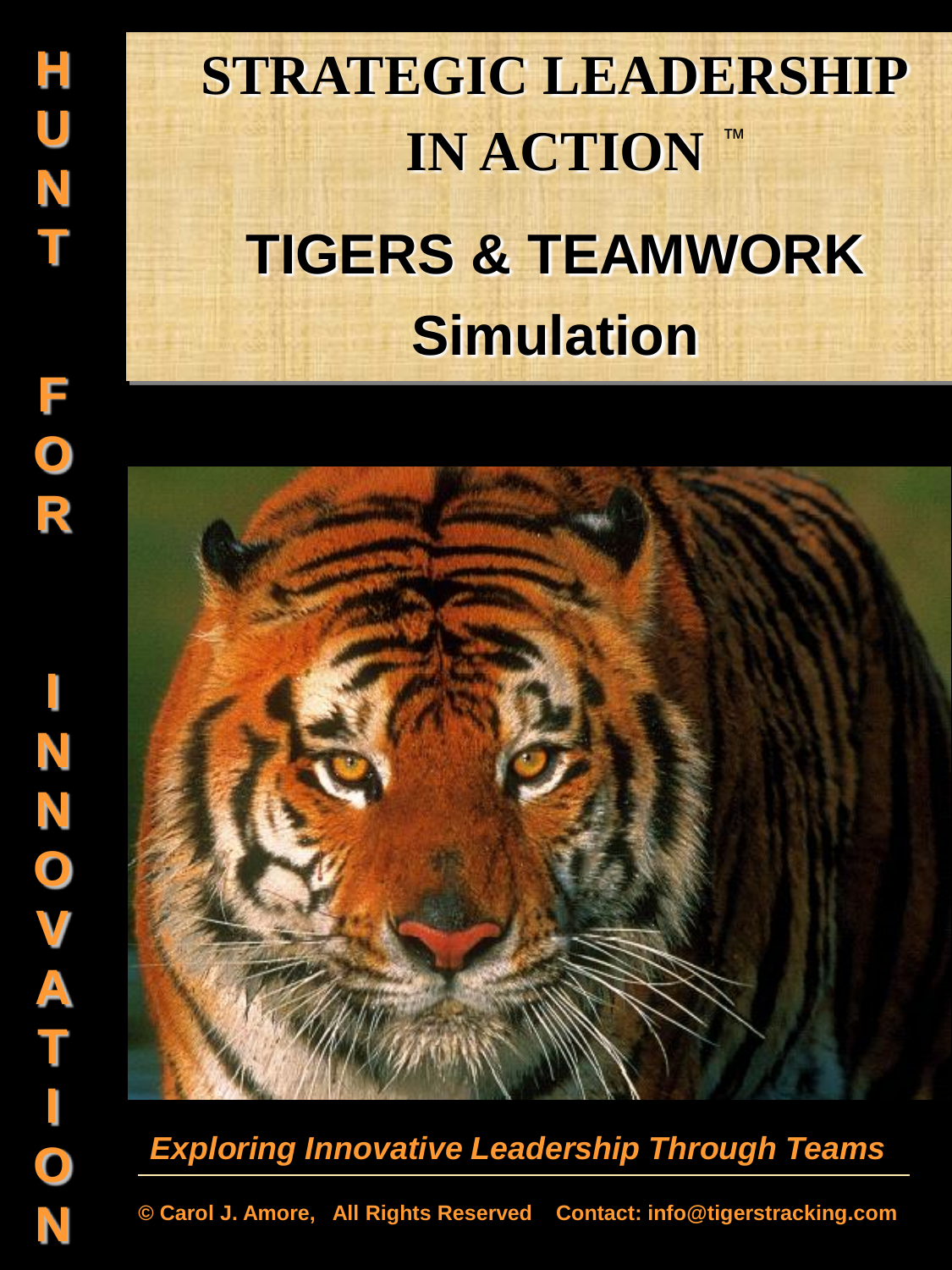

### Strategic Leadership in Action - TIGERS & TEAMWORK

• **In what ways can your team leverage its strategic capabilities to win with successful goal implementation?**

• **What kind of learning agility do team members have to problem-solve, make decisions and adapt to rapid change?**

• **How can the team develop a passion for innovation that will increase business results even with unpredictable changes in the marketplace?**

### **Customize Business Team-Building Experience (Half and/or Full Day)**

Design & deliver a customized off-site and/or internal leadership program including the TIGERS simulation to link to the organization's business goals. Teams review how their processes might affect their success with current team challenges.

#### **Focus on Team Leader Behaviors**

- **Engage the Total Team to Survive in Uncertain Tiger Territory**
- **Practice Team Observation Skills and Give Behavioral Feedback in the following areas: Strategic Agility, Innovative Focus, Leadership Influence, Leading Decisions and Managing Differences**
- **Link Individual and Team Learnings to Achieve Current Business Goals with Innovative Implementation**
- **Increase and Reinforce identified Organizational and Team Leadership Behaviors critical to the success of the business**



### **TIGERS & TEAMWORK Simulation Process Flow (Half and/or Full Day)**



- **Overview, Expectations and Introductions**
- **Experience the Tiger's World – High Impact Video**
- **Electronic TIGERS Simulation Pre-Session Work**
- **Engage the Team – TIGERS Simulation Begins**
- **Gather Individual and Team Scores**
- **Debriefing the TIGERS & TEAMWORK Simulation**
- **Large Group Discussion Insights & Observations**
- **Leadership Applications to Current Business Team**
- **Follow-on Innovation Leadership Guide**
- **TIGERS Team Recognition Rewards**

#### **TIGERS Participant Kit Includes:**

- **Electronic TIGERS & TEAMWORK Pre-Session Work**
- **TIGERS & TEAMWORK Participant Guide**
- **Team Leadership Action Resource Guide**
- **Optional-** *20 Ways To Track A Tiger* **e-Book**
- **Optional TIGERS – Event HD Film Screening-DVD**

**Custom Designs available: info@tigerstracking.com**